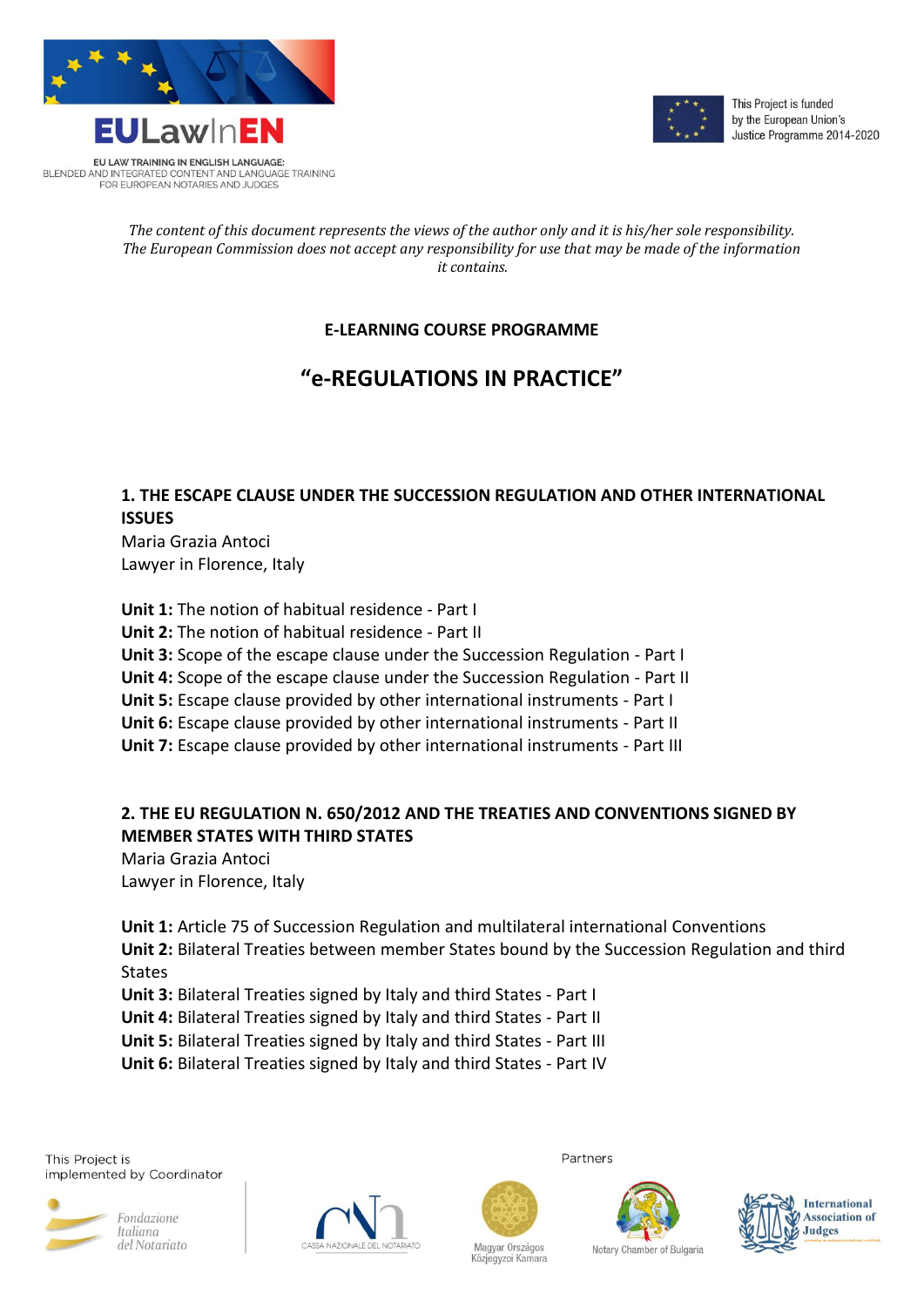

BLENDED AND INTEGRATED CONTENT AND LANGUAGE TRAINING<br>FOR EUROPEAN NOTARIES AND JUDGES



#### **3. RECENT EUCJ CASES ON THE INTERPRETATION OF THE TERM "COURT"**

#### Maria Teresa Battista

Civil law notary in Verona, Italy

**Unit 1:** The interpretation of the term "Court" **Unit 2:** The Oberle Judgement and the extensive interpretation **Unit 3:** The BAC/WB Judgement restrictive interpretation **Unit 4:** Final considerations: implications affecting civil law notaries

#### **4. SUCCESSION AND FAMILY ISLAMIC LAW WITH PRACTICAL CASES**

Cinzia Brunelli Civil law notary in Forlì, Italy

**Unit 1:** Different relations between the State, the Church and the European Convention on Human Rights **Unit 2:** Islam and Italy **Unit 3:** International Successions and European Regulation 650/2012 **Unit 4:** Islam family law - Part I **Unit 5:** Islam family law - Part II **Unit 6:** Islam family law - Part III **Unit 7:** Succession in Islam - Part I **Unit 8:** Succession in Islam - Part II **Unit 9:** Practical cases: North African citizens **Unit 10:** Practical cases: European citizens

# **5. PUBLIC POLICY IN ITALY WITH REFERENCE TO THE CIRCULATION OF FOREIGN JUDICIAL DECISIONS**

Dario Cavallari Judge, Office of the Massimario at the Court of Cassation Contact Point on the EU Succession Regulation, Italy

**Unit 1:** General profiles **Unit 2:** Doctrine **Unit 3:** Public policy and fundamental Rights. Procedural public policy **Unit 4:** Italian jurisprudence: cases - Part I **Unit 5:** Italian jurisprudence: cases - Part II **Unit 6 (1):** A special case **Unit 6 (2):** A special case

This Project is implemented by Coordinator





Partners





Magyar Országos Közjegyzoi Kamara Notary Chamber of Bulgaria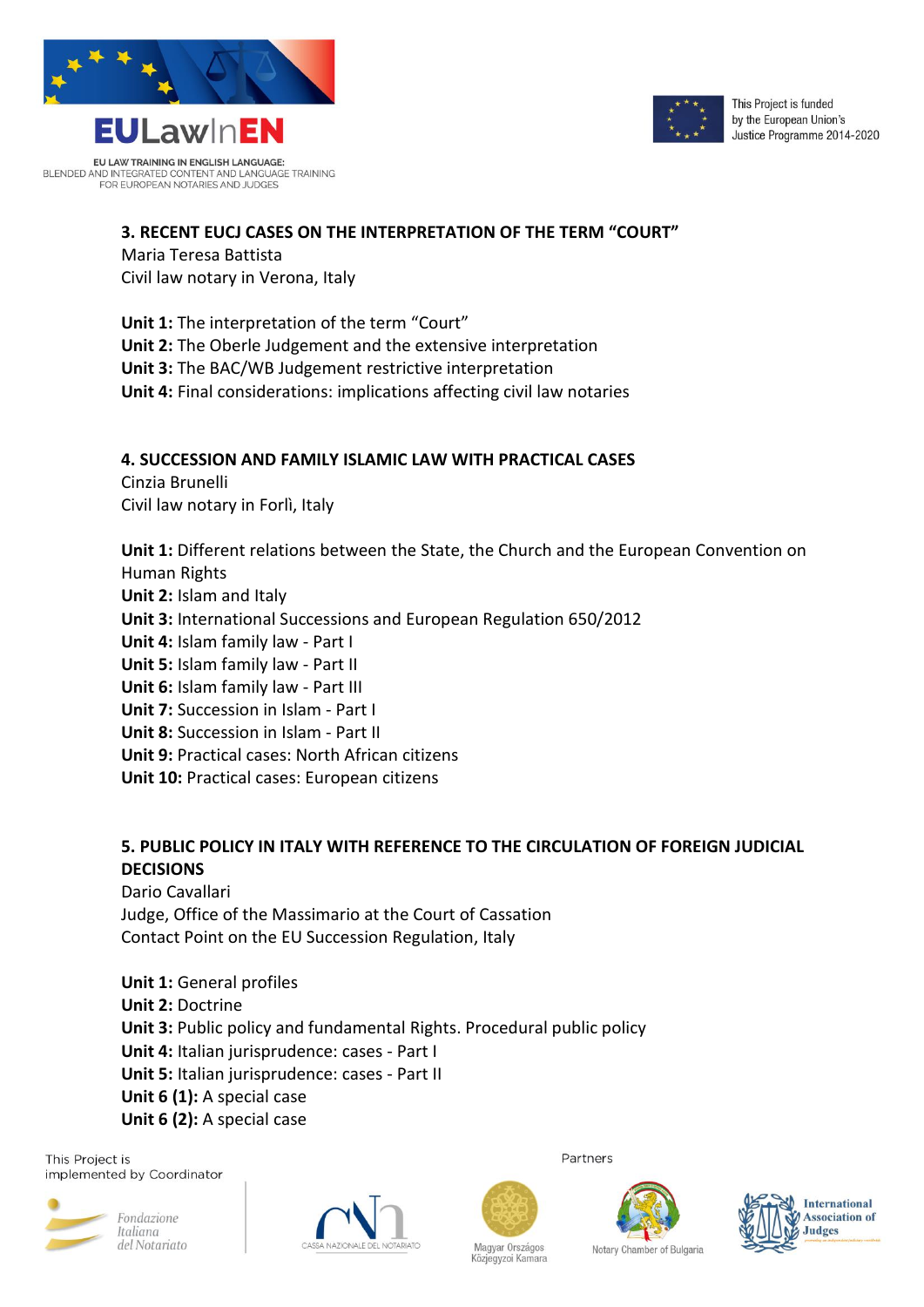



#### **6. EUROPEAN CROSS BORDER CASES IN PRACTICE**

#### Gábor Hodosi

Civil law notary in Hajdúböszörmény, Hungary

**Unit 1:** Introduction to the EuLawlnEn Project and some wills with international elements **Unit 2:** Succession proceedings with international connections **Unit 3:** European Succession Certificate and Notarial Deeds intended for abroad **Unit 4:** Notarial Attestations planned to use in a different State

### **7. COMPARATIVE LAW AND THE EU LEGAL LANGUAGE: A METHODOLOGY FOR THE NATIONAL JURIST**

Elena Ioriatti Full professor in comparative private law at Trento University Faculty of Law, Italy **Units 1-14**

### **8. ADMINISTRATION, LIQUIDATION AND DIVISION PROCEDURE ON INHERITANCE IN BULGARIA**

Ivaylo Ivanov Civil law notary in the district of Sofia, Bulgaria

Unit 1: Inheritance in Bulgaria Unit 2: Intestate Succession in Bulgaria Unit 3: The Bulgarian "Heirs' Certificate" Unit 4: Circulation of authentic instruments under Regulation 650/2012 - Part I Unit 5: Circulation of authentic instruments under Regulation 650/2012 - Part II

#### **9. JURISDICTION: REGULATION (EU) 650/12**

Sara Maffei Judge at the First Instance Court of Livorno, Italy

**Unit 1:** Introduction to EU law on Judicial Cooperation on Civil Matters **Unit 2:** Scope of the Regulation No. 650/2012 and rules on jurisdiction (introduction) **Unit 3:** The concept of "habitual residence" and its interpretation and recognition **Unit 4:** Enforceability and practical cases





Partners

Magyar Országos



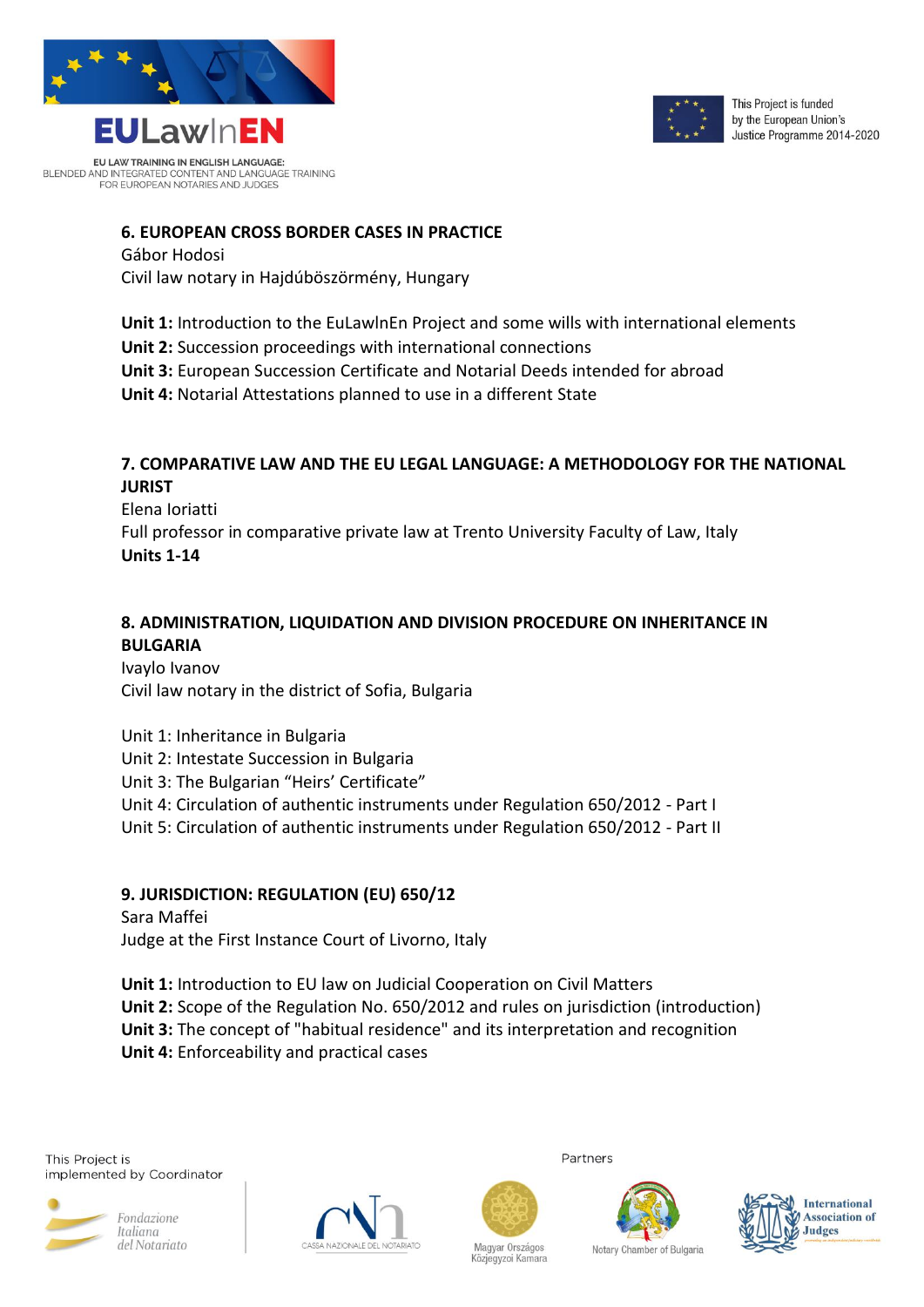



### **10. JUDICIAL COOPERATION IN CIVIL MATTERS. REGULATION (EU) N. 650/2012: JURISDICTION**

Gianluca Mauro Pellegrini Judge at the First Instance Court of Frosinone, Italy

**Unit 1:** Judicial cooperation in civil matters - Part I **Unit 2:** Judicial cooperation in civil matters - Part II **Unit 3:** Regulation (EU) n. 650/2012: jurisdiction - Part I **Unit 4:** Regulation (EU) n. 650/2012: jurisdiction - Part II

**11. CHOICE OF LAW** Riccardo Menchetti

Civil law notary in Monte Argentario, Italy

**Unit 1:** Choice of law - Part I **Unit 2:** Choice of law - Part II

**Unit 3:** Choice of law - Part III **Unit 4:** Choice of law - Part IV

# **12. ENHANCED COOPERATION ON MATRIMONIAL AND REGISTERED PARTNERSHIP PROPERTY ISSUES (2016/1103 AND 2016/1104 EU REGULATIONS)**

Andrea Mohos Judge at Central District Court of Buda, Hungary

**Unit 1:** General Remarks **Unit 2:** Jurisdiction **Unit 3 and Unit 4:** Applicable law chosen by the parties. Applicable law in absence of choice of law

# **13. PRACTICAL ISSUES AND CASES RELATED TO HABITUAL RESIDENCE AND THE EUROPEAN CERTIFICATE OF SUCCESSION**

Tamás Molnár Deputy notary in Hajdúszoboszló, Hungary

**Unit 1:** New elements on habitual residence **Unit 2:** The European Certificate of Succession **Unit 3:** First group of cases **Unit 4:** Second group of cases

This Project is implemented by Coordinator







Partners

Magyar Országos



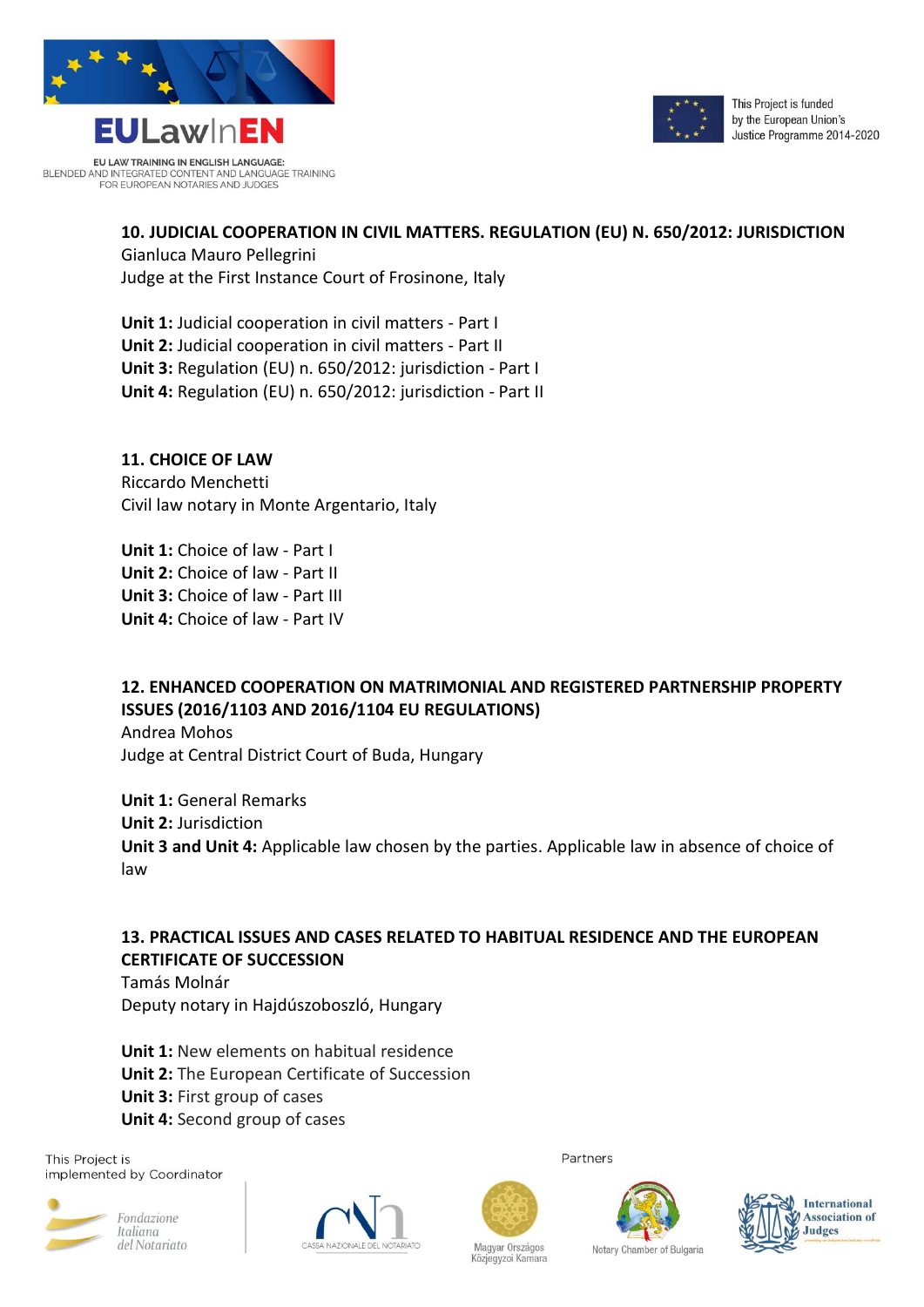

EU LAW TRAINING IN ENGLISH LANGUAGE: BLENDED AND INTEGRATED CONTENT AND LANGUAGE TRAINING<br>FOR EUROPEAN NOTARIES AND JUDGES



#### **14. REGULATION (UE) 650/12 ON CROSS-BORDER SUCCESSIONS**

Daniele Muritano Civil law notary in Empoli, Italy

**Unit 1:** General remarks **Unit 2:** Definition of succession **Unit 3:** Jurisdiction **Unit 4:** The applicable law and the habitual residence criterion **Unit 5:** Advantages and disadvantages of the habitual residence criterion **Unit 6:** The escape clause **Unit 7:** The choice of law **Unit 8:** The choice of law as to form **Unit 9:** Formal and substantial validity of the choice of law **Unit 10:** The renvoi **Unit 11:** The European Certificate of Succession: general remarks **Unit 12:** The European Certificate of Succession: effects

#### **15. EU REGULATIONS ON SUCCESSION AND FAMILY LAW IN THE CONTEXT OF BULGARIAN LAW**

Nataliya Nedelcheva Judge in District Court of Varna, Bulgaria

**Unit 1:** Regulation EU No.650. Recognition, enforcement and Bulgarian procedure rules **Unit 2:** European Certificate of Succession and Bulgarian competent authority – Part I **Unit 3:** European Certificate of Succession and Bulgarian competent authority – Part II **Unit 4:** Family law -EU and Bulgarian conception **Unit 5:** Property relations between spouses in Bulgaria

#### **16. LEGAL ENGLISH - HISTORY AND PRACTICE**

Charlotte Oliver Solicitor of England and Wales, Avvocato in Italy

- **Unit 1:** Introduction to English legal system
- **Unit 2:** History of Legal English
- **Unit 3:** The Language of Common Law
- **Unit 4**: Common Law and Stare Decisis
- **Unit 5:** Testamentary freedom
- **Unit 6:** English wills and Probate

This Project is implemented by Coordinator





Partners

Magyar Országos